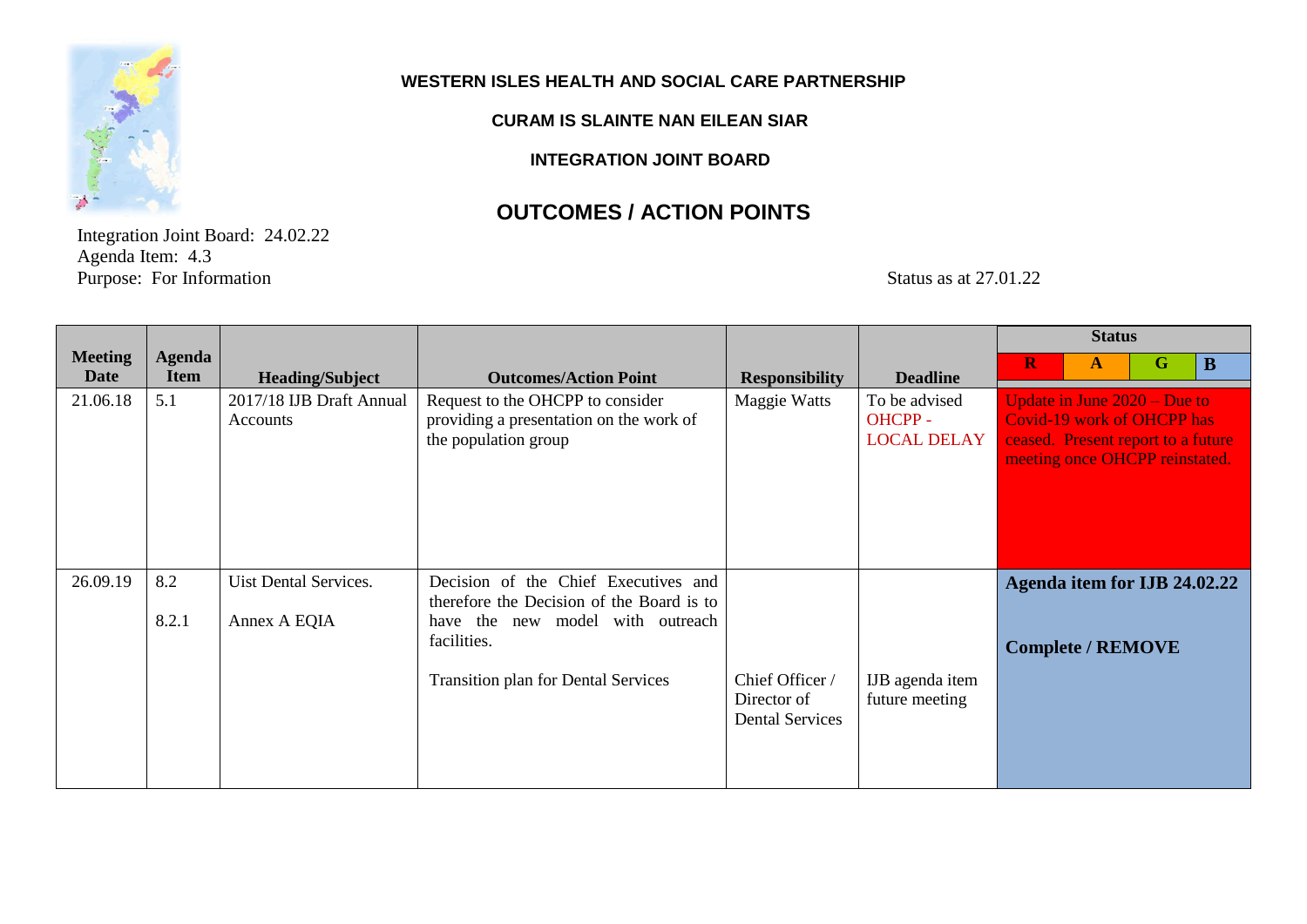

#### **WESTERN ISLES HEALTH AND SOCIAL CARE PARTNERSHIP**

#### **CURAM IS SLAINTE NAN EILEAN SIAR**

**INTEGRATION JOINT BOARD**

# **OUTCOMES / ACTION POINTS**

Integration Joint Board: 24.02.22 Agenda Item: 4.3 Purpose: For Information Status as at 27.01.22

|                               |                              |                                 |                                                 | <b>Status</b>                                                                                                                                 |                 |                                    |                                                                                                                                                      |             |
|-------------------------------|------------------------------|---------------------------------|-------------------------------------------------|-----------------------------------------------------------------------------------------------------------------------------------------------|-----------------|------------------------------------|------------------------------------------------------------------------------------------------------------------------------------------------------|-------------|
| <b>Meeting</b><br><b>Date</b> | <b>Agenda</b><br><b>Item</b> | <b>Heading/Subject</b>          | <b>Outcomes/Action Point</b>                    | <b>Responsibility</b>                                                                                                                         | <b>Deadline</b> | $\mathbf R$                        | $\mathbf{A}$                                                                                                                                         | $\mathbf G$ |
|                               | 8.3                          | <b>Carers Strategy</b>          | Presentation on the Strategy                    | Head of<br>Partnership<br>Services                                                                                                            | Future meeting  |                                    | <b>UPDATE DEC'21</b> – Advised<br>that the development has been<br>suspended due to the<br>pandemic. Report will be<br>presented in due course.      |             |
| 19.12.19                      | 8.8                          | Learning Disability<br>Strategy | Updates and reviews to be presented<br>annually | Head of<br>Partnership<br><b>Services</b><br><b>Update Dec'20</b><br>Ass. Director of<br>Mental Health<br>and Learning<br><b>Disabilities</b> | December 2020   | Hutchison.<br>date to be confirmed | $UPDATE - DEC'21$<br>Pandemic has impacted on the<br>ability to move this forward.<br>Progress being made by Mike<br>Report present in due course. - |             |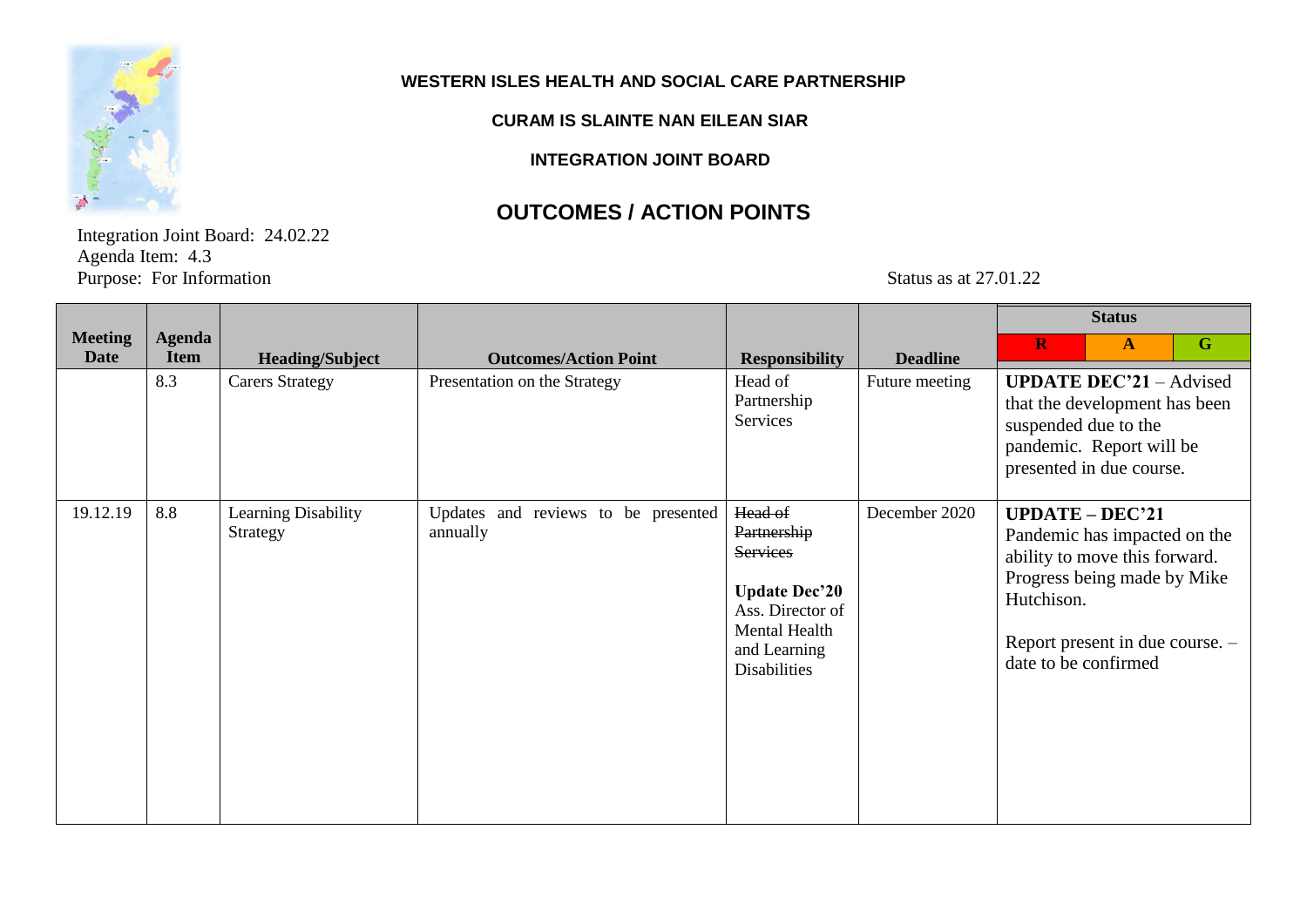

 $\mathbf{r}$ 

#### **WESTERN ISLES HEALTH AND SOCIAL CARE PARTNERSHIP**

#### **CURAM IS SLAINTE NAN EILEAN SIAR**

**INTEGRATION JOINT BOARD**

## **OUTCOMES / ACTION POINTS**

Integration Joint Board: 24.02.22 Agenda Item: 4.3 Purpose: For Information Status as at 27.01.22

|                        |                              |                                 |                                                                                                                                                        |                       |                 |                                                                                                   | <b>Status</b> |                                                                        |
|------------------------|------------------------------|---------------------------------|--------------------------------------------------------------------------------------------------------------------------------------------------------|-----------------------|-----------------|---------------------------------------------------------------------------------------------------|---------------|------------------------------------------------------------------------|
| <b>Meeting</b><br>Date | <b>Agenda</b><br><b>Item</b> | <b>Heading/Subject</b>          | <b>Outcomes/Action Point</b>                                                                                                                           | <b>Responsibility</b> | <b>Deadline</b> | $\mathbf R$                                                                                       | $\mathbf{A}$  | $\mathbf G$                                                            |
| 19.12.19               | 8.3                          | Workforce Plan                  | Revised strategy to be presented in due<br>course                                                                                                      | Chief Officer         | Due course      | <b>UPDATE JAN'22 - Chief</b><br>Government has extended the<br>to June 2022.                      |               | Officer advised that the Scottish<br>submission of the workforce plans |
| 24.09.20               | 7.4                          | Review of Integration<br>Scheme | Formal conclusion to the review to be<br>completed in conjunction with the newly<br>appointed Chief Officer and presented by<br>the end of March 2021. | Chief Officer         | 01.04.21        | <b>UPDATE DEC'21-</b><br>discussion with SG noted a<br>light approach to the review<br>early 2022 |               | and report will be presented in                                        |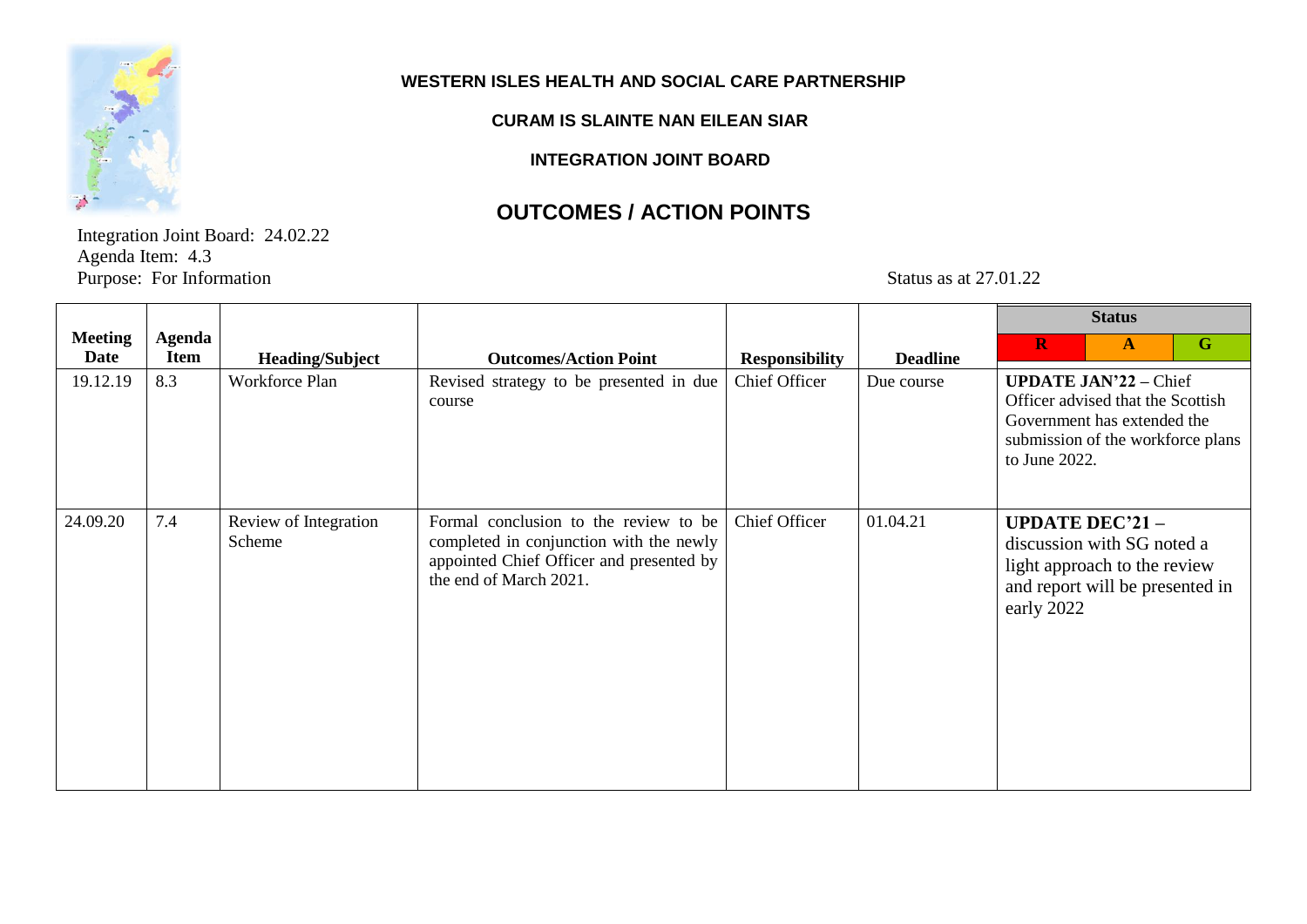

#### **WESTERN ISLES HEALTH AND SOCIAL CARE PARTNERSHIP**

#### **CURAM IS SLAINTE NAN EILEAN SIAR**

**INTEGRATION JOINT BOARD**

## **OUTCOMES / ACTION POINTS**

Integration Joint Board: 24.02.22 Agenda Item: 4.3 Purpose: For Information Status as at 27.01.22

|                        |                              |                        |                                                                                                 |                       |                 | <b>Status</b>                                                                                                                                                                              |
|------------------------|------------------------------|------------------------|-------------------------------------------------------------------------------------------------|-----------------------|-----------------|--------------------------------------------------------------------------------------------------------------------------------------------------------------------------------------------|
| <b>Meeting</b><br>Date | <b>Agenda</b><br><b>Item</b> | <b>Heading/Subject</b> | <b>Outcomes/Action Point</b>                                                                    | <b>Responsibility</b> | <b>Deadline</b> | $\mathbf G$<br>$\mathbf R$<br>$\mathbf{A}$                                                                                                                                                 |
| 25.02.21               | 9.2                          | Performance Report     | To review the addition of additional<br>narrative to expand and clarify the<br>performance data | <b>Chief Officer</b>  |                 | <b>UPDATE JAN'22 -</b><br>Expanded narrative and<br>performance report on the<br>January agenda<br>Complete – REMOVE                                                                       |
| 24.06.21               | 6.1                          | Chief Officers report  | Peripatetic workforce<br>report to be<br>presented in due course                                | Chief Officer         | <b>TBC</b>      |                                                                                                                                                                                            |
| 24.06.21               | 6.1                          | Chief Officers report  | Citizenship<br>Establish a<br>Community<br>seminar                                              | Chief Officer         | <b>TBC</b>      | <b>UPDATE JAN'22 – this is on</b><br><b>hold</b> - Advised that given the<br>impact of the pandemic and<br>emergency footing the seminar<br>will be considered towards the<br>end of 2022. |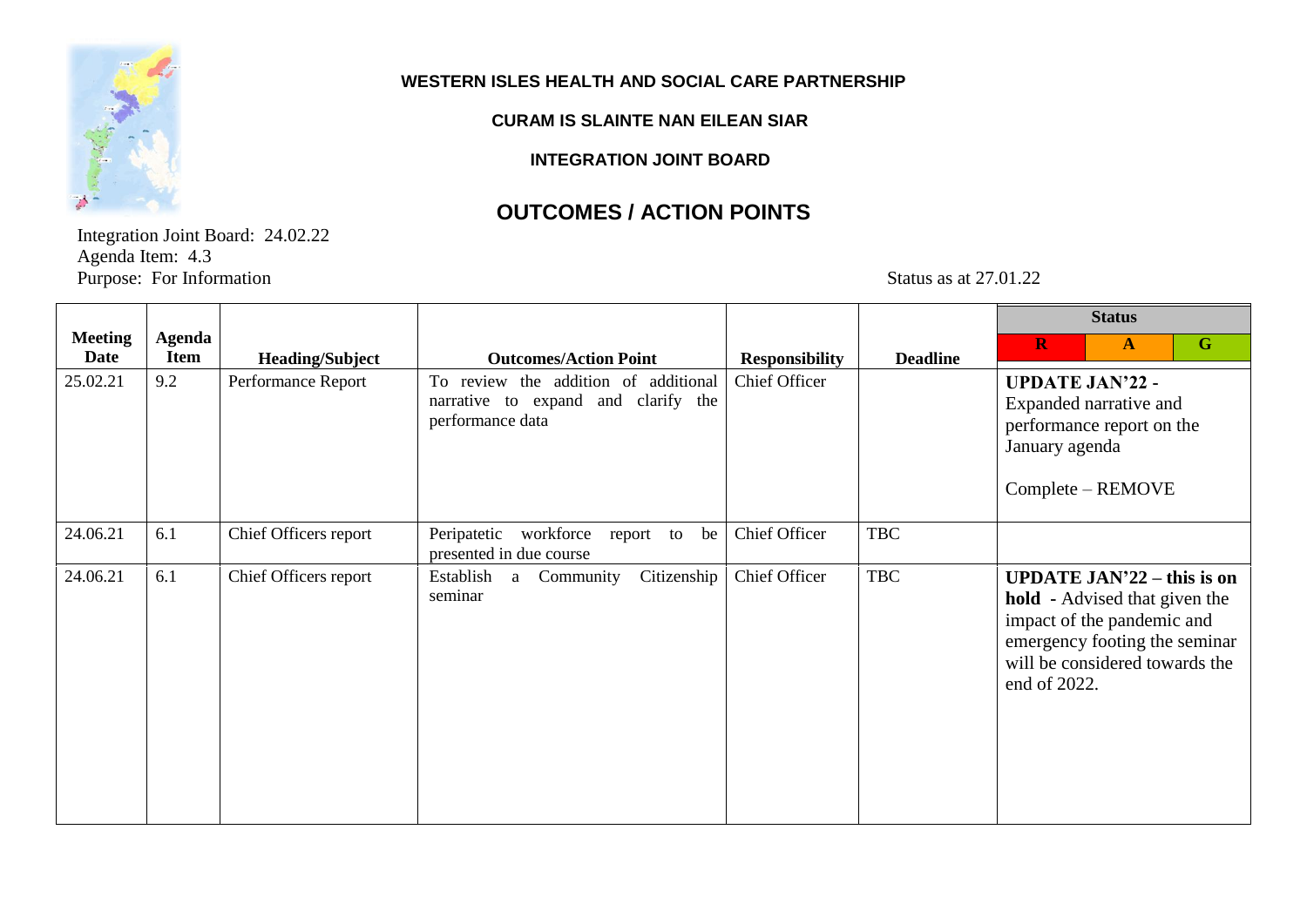

 $\Gamma$ 

#### **WESTERN ISLES HEALTH AND SOCIAL CARE PARTNERSHIP**

#### **CURAM IS SLAINTE NAN EILEAN SIAR**

**INTEGRATION JOINT BOARD**

### **OUTCOMES / ACTION POINTS**

Integration Joint Board: 24.02.22 Agenda Item: 4.3 Purpose: For Information Status as at 27.01.22

|                        |                       |                                       |                                                                                                                   |                                                         |                 | <b>Status</b>                                                                                                                                                             |
|------------------------|-----------------------|---------------------------------------|-------------------------------------------------------------------------------------------------------------------|---------------------------------------------------------|-----------------|---------------------------------------------------------------------------------------------------------------------------------------------------------------------------|
| <b>Meeting</b><br>Date | Agenda<br><b>Item</b> | <b>Heading/Subject</b>                | <b>Outcomes/Action Point</b>                                                                                      | <b>Responsibility</b>                                   | <b>Deadline</b> | G<br>$\bf R$<br>$\mathbf{A}$                                                                                                                                              |
| 24.06.21               | 10.4                  | Strategic Plan -<br><b>Directions</b> | Chief officer and Chief Finance Officer<br>will reviewing and presenting the 1/4 report<br>to the Board           | <b>Chief Officer</b><br><b>Chief Finance</b><br>Officer | January 2021    | $UPDATE - Dec '21$<br>Operational pandemic issues<br>has impacted on the ability to<br>move this forward.<br>Present in early 2022                                        |
| 16.12.21               | 6.1                   | Social Care Workforce<br>Challenge    | Comhairle's response to their staff pay<br>review to be presented to the IJB                                      | Malcolm Burr                                            | February 2022   | Update to be provided at the<br>24.02.22 meeting                                                                                                                          |
| 16.12.21               | 6.2                   | Timetable 2022                        | Presented revised corporate support by<br>parent bodies                                                           | <b>Nick Fayers</b>                                      | February 2022   |                                                                                                                                                                           |
| 16.12.21               | 6.2                   | Timetable 2022                        | Remit and proposal of establishing a<br><b>Strategic Planning Group</b>                                           | Michelle<br>McPhail                                     | February 2022   | <b>UPDATE FEB'22 – work is</b><br>progressing on this with Nick<br>Fayers as to ensure the<br>current format of meetings<br>meets the required legislative<br>requirement |
| 27.01.22               | 6.1                   | Goathill - Structural<br>Deficit      | An update report on the Goathill revenue<br>position to the presented in due course<br>following decision by CnES |                                                         |                 | <b>UPDATE FEB'22 - the</b><br>CnES are required to take<br>time in reviewing their 22/23<br>budgets to identify a way<br>forward – report due March<br>2022               |